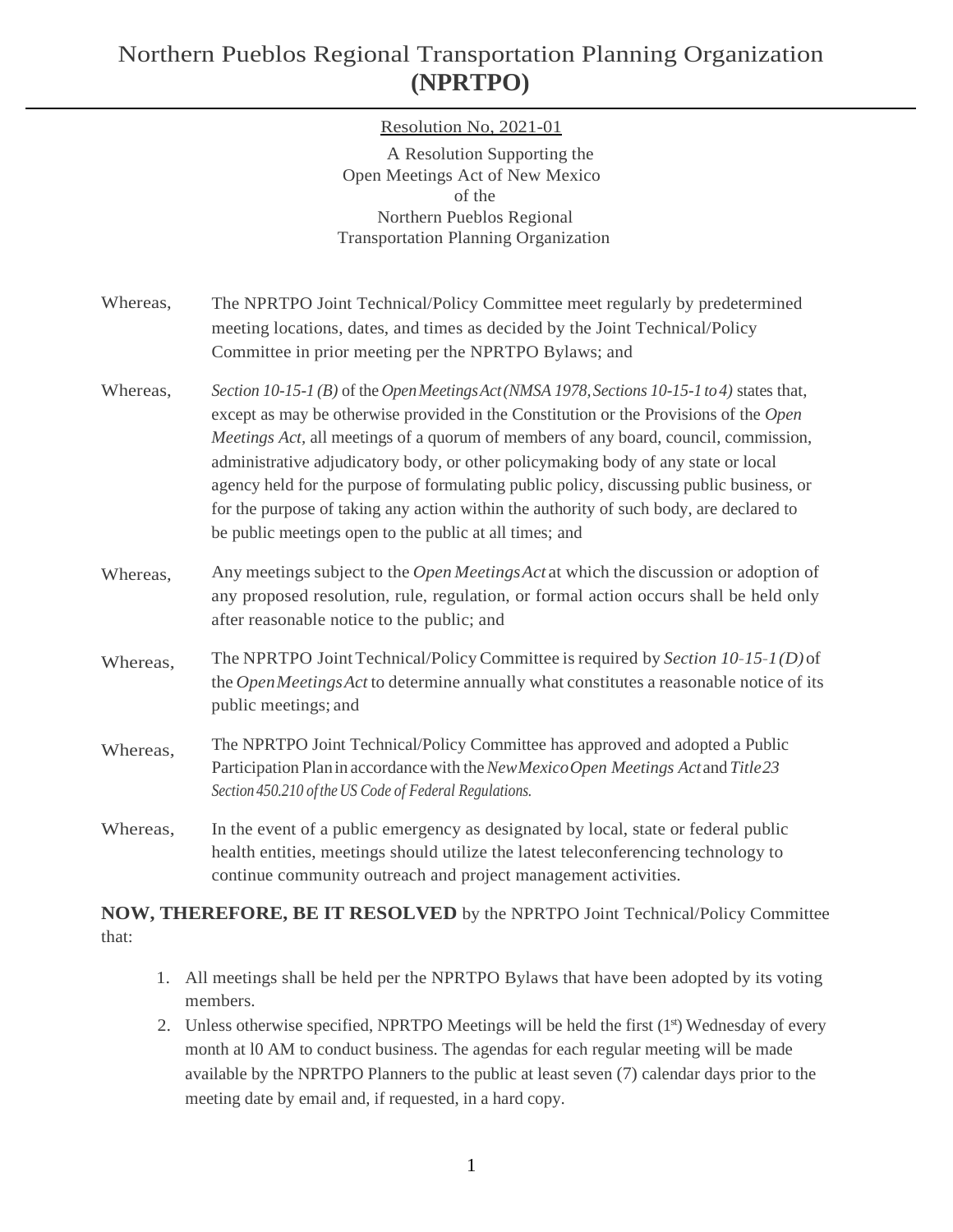## **Northern Pueblos Regional Transportation Planning Organization (NPRTPO)**

#### **Resolution No. 2021-01**

The Agendas will be posted at the offices of North Central New Mexico Economic Development District (NCNMEDD)/Council of Governments (COG). Agendas will also be posted to the website [www.rtponm.org.](http://www.rtponm.org/)

- 3. The NPRTPO Planners shall notify the public of location and time of regular meetings via online publication and/or email at least ten (10) calendar days in advance of the respective meeting date. Online publications of meeting dates and times may also be posted at www.rtpnnrn.org
- 4. Special meetings may be called by theChairperson or majority vote of voting members. The notice of a special meeting shall include the agenda for the respective meeting or information on how a copy may be available at least seventy-two (72) hours in advance of the meeting date via email or the NPRTPO website at [www.rtponm.org](http://www.rtponm.org/)
- 5. Emergency meetings will be called only under unforeseen circumstances that demand immediate action to protect the health, safety, and property of citizens or to protect the public body from substantial financial loss. Emergency meetings may be called by the Chairperson or the majority vote of the voting members. Notice of the emergency meeting will be given at least twenty-four (24) hours in advance unless threat of personal injury of property damage requires less notice. The notice for the respective emergency meeting will include the agenda for the meeting and information on how the public may obtain a copy of the agenda.
- 6. For any regular, special, or emergency meeting; local government entities shall post public notices (agendas) of the NPRTPO meetings within their communities at their respective municipal and county offices. Meeting information shall also be available at the NPRTPO website at [www.rtponm.org](http://www.rtponm.org/)
- 7. All open meetings will have written minutes of which are to be kept by the NPRTPO planners. The minutes shall include the location of the meeting, date, time, names of present and absent voting members, the substance of proposals considered, and a record of any vote or decision reflective of each voting member. Draft minutes are to be available no later than ten (10) days after each meeting date. Minutes will be approved, amended, or disapproved in appropriate subsequent meetings only where a quorum of NPRTPO voting members is present. Meeting minutes are not considered official until voted accordingly by the NPRTPO voting members. All approved meeting minutes shall be made available to the public via the NPRTPO website at [www.rtponm.org a](http://www.rtponm.org/)nd upon written request.
- 8. If so deemed necessary, the NPRTPO Joint Technical/Policy Committee may call a closed meeting to the public if the subject of discussion or action is exempt from the *Open Meetings Act* under *Section 10-15-1 (H*):